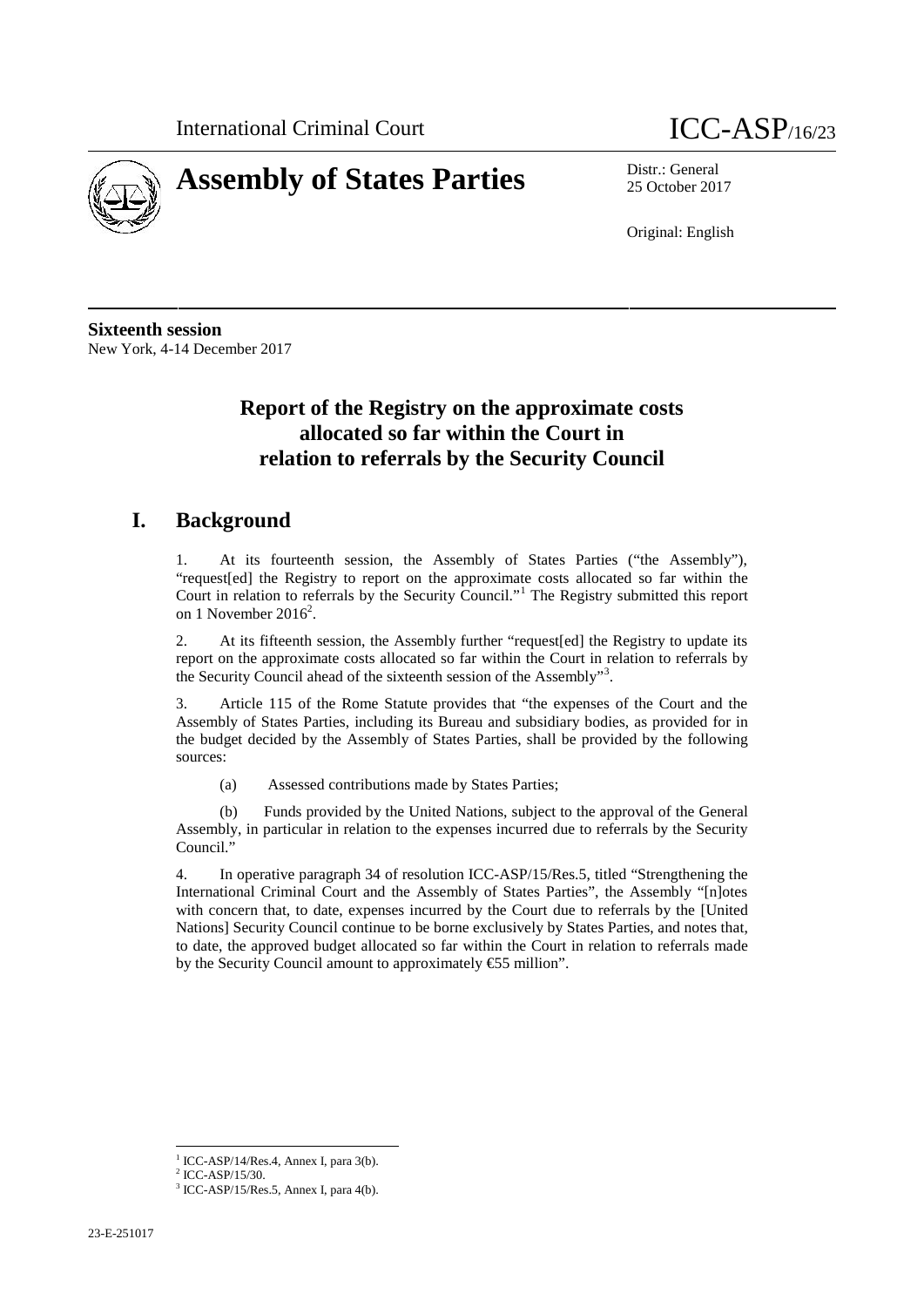## **II. Approximate Costs Allocated**

It needs to be noted that the approximate cost allocations indicated below exclude limited cross-cutting costs associated with operational support activities for all the different situations and cases in the Court. The Court's budget methodology does not include distribution of support costs to its operations.<sup>4</sup> The estimate below can therefore not be considered to be a fully accurate costing of the situations, following a standard cost accounting methodology; rather, it is an approximate budgetary indication of the direct impact of the situations as allotted in the Court's yearly budgets.

5. To date, the approved budgets allocated so far within the Court in relation to the referrals made by the Security Council<sup>5</sup> amount to approximately  $\epsilon$ 57,922 million over the years, as illustrated by the table below:

| Year               | <i>Situation</i><br>Darfur | <b>Situation</b><br>Darfur OTP | <b>Situation</b><br>Darfur Registry | <b>Situation</b><br>Libya | <b>Situation</b><br>Libya OTP | <b>Situation</b><br>Libya Registry |
|--------------------|----------------------------|--------------------------------|-------------------------------------|---------------------------|-------------------------------|------------------------------------|
| 2006               | 5,755.2                    | 4,253.2                        | 1,468.3                             | N/A                       | N/A                           | N/A                                |
| 2007               | 6,158.6                    | 4,480.5                        | 1,678.1                             | N/A                       | N/A                           | N/A                                |
| 2008               | 7,080.8                    | 4,182.6                        | 2,861.5                             | N/A                       | N/A                           | N/A                                |
| 2009               | 7,575.6                    | 4,344.1                        | 3,225.3                             | N/A                       | N/A                           | N/A                                |
| 2010               | 6,602.6                    | 4,050.5                        | 2,552.1                             | N/A                       | N/A                           | N/A                                |
| 2011               | 4,728.9                    | 2,375.0                        | 2,353.9                             | N/A                       | N/A                           | N/A                                |
| 2012               | 3,158.1                    | 2,310.2                        | 874.9                               | 6,487.9                   | 4,890.8                       | 1,597.1                            |
| 2013               | 1,659.5                    | 1,519.9                        | 139.6                               | 1,659.5                   | 1,406.7                       | 252.8                              |
| 2014               | 1,265.2                    | 1,058.1                        | 207.1                               | 584.3                     | 340.2                         | 244.1                              |
| 2015               | 336.0                      | 167.1                          | 168.9                               | 622.8                     | 594.4                         | 28.5                               |
| 2016               | 519.4                      | 336.4                          | 183.0                               | 733.6                     | 528.7                         | 203.1                              |
| 2017               | 1,399.9                    | 1,158.7                        | 241.3                               | 1,568.0                   | 1,393.4                       | 174.6                              |
| Total              | 46,266.9                   | 30,236.2                       | 15,953.9                            | 11,656.1                  | 9,154.1                       | 2,500.1                            |
| <b>Grand</b> total | 57,922.9                   |                                |                                     |                           |                               |                                    |

**Regular budget costs**<sup>6</sup> **– approved budget (in thousands of euros)**

6. The approximate costs have been determined based on the planned budgetary allocation included in the Court's yearly budgets, as approved by the States Parties. The first column specifies all Court budgeted costs foreseen for the situation concerned, including the Trust Fund for Victims' budgeted activities, while the second and third columns detail respectively the OTP and Registry budget allocation per situation.

7. Notably, the above allocation of resources consists of those funds directly associated with the situations in Libya and Darfur, Sudan. These funds have covered, inter alia, the different cost allocations related to investigative and cooperation-related missions, the allocations related to judicial proceedings in both situations (notably regarding the pre-trial proceedings, including initial appearances and two confirmation of charges, in the cases of *The Prosecutor v. Ahmad Harun and Ali Kushayb*, *The Prosecutor v. Omar Hassan Ahmad Al Bashir*, *The Prosecutor v. Abu Garda*, *The Prosecutor v. Abdallah Banda and Saleh Jerbo*, *The Prosecutor v. Abdel Raheem Muhammad Hussein*, *The Prosecutor v. Muammar Mohammed Abu Minyar Gaddafi*, *The Prosecutor v. Abdullah Al-Senussi*, *The Prosecutor v. Saif Al-Islam Gaddafi, The Prosecutor v. Al-Tuhamy Mohamed Khaled and The*

<sup>4</sup> For example, the generic cost of IT equipment is borne by the Registry section responsible for IT and such costs do not appear under the budget of teams operating in a particular situation, such as Libya or Sudan.

<sup>5</sup> United Nations Security Council resolution 1593 (2005) and 1970 (2011).

<sup>6</sup> The 'costs' presented in the table are planned expenditures as included in the Court's yearly budgets and do not reflect actual expenditures.